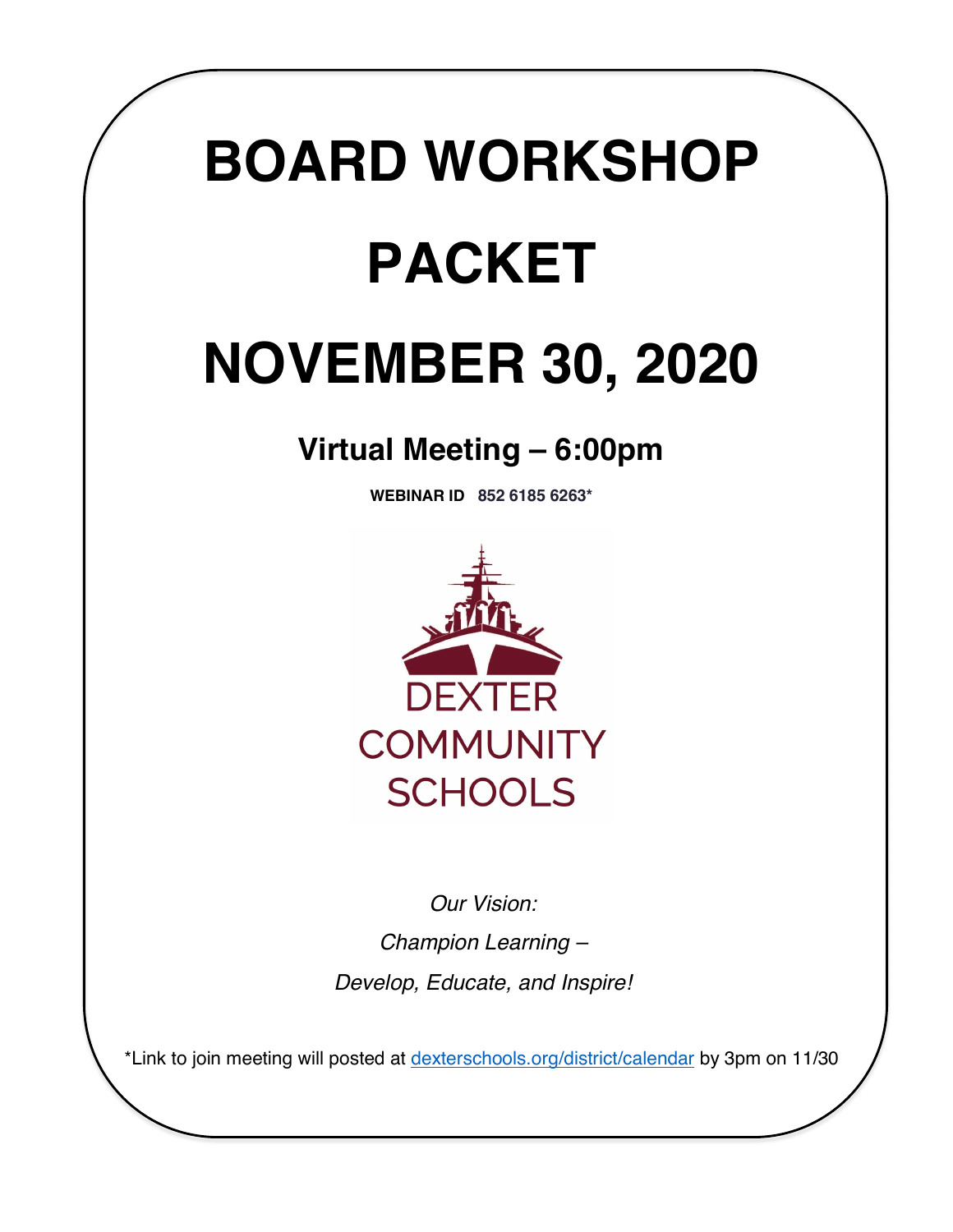

#### **BOARD OF EDUCATION WORKSHOP MONDAY, NOVEMBER 30, 2020 – 6:00 P.M. VIRTUAL VIA ZOOM DUE TO COVID MEETING ID 852 6185 6263 734-424-4100**

*This meeting is a meeting of the Board of Education in public for the purpose of conducting the School District's business and is not to be considered a public community meeting. There is time for public participation during the meeting as indicated in the agenda below (Bylaw 0166).*

#### **BOARD MEETING AGENDA**

- **A. CALL TO ORDER**
	- 1. Roll Call
- **B. MINUTES (11/16/2020)**
- **C. APPROVAL OF AGENDA**
- **D. PUBLIC PARTICIPATION** (up to ~30 minutes/max 5 per person)

#### **E. ACTION ITEMS** 1. Diversity, Equity, and Inclusion Workshop

- **F. PUBLIC PARTICIPATION** (up to ~15 minutes/max 3 per person) *See above.*
- **G. ADJOURNMENT**

#### PUBLIC PARTICIPATION

Per Temporary Policy 0167.3: Those interested in making a public comment will be asked to raise their hands so the time may be divided equally. Each speaker will be asked to announce his/her name and address and indicate if he/she represents any organization or agency. No person may speak more than once on the same subject during a single meeting.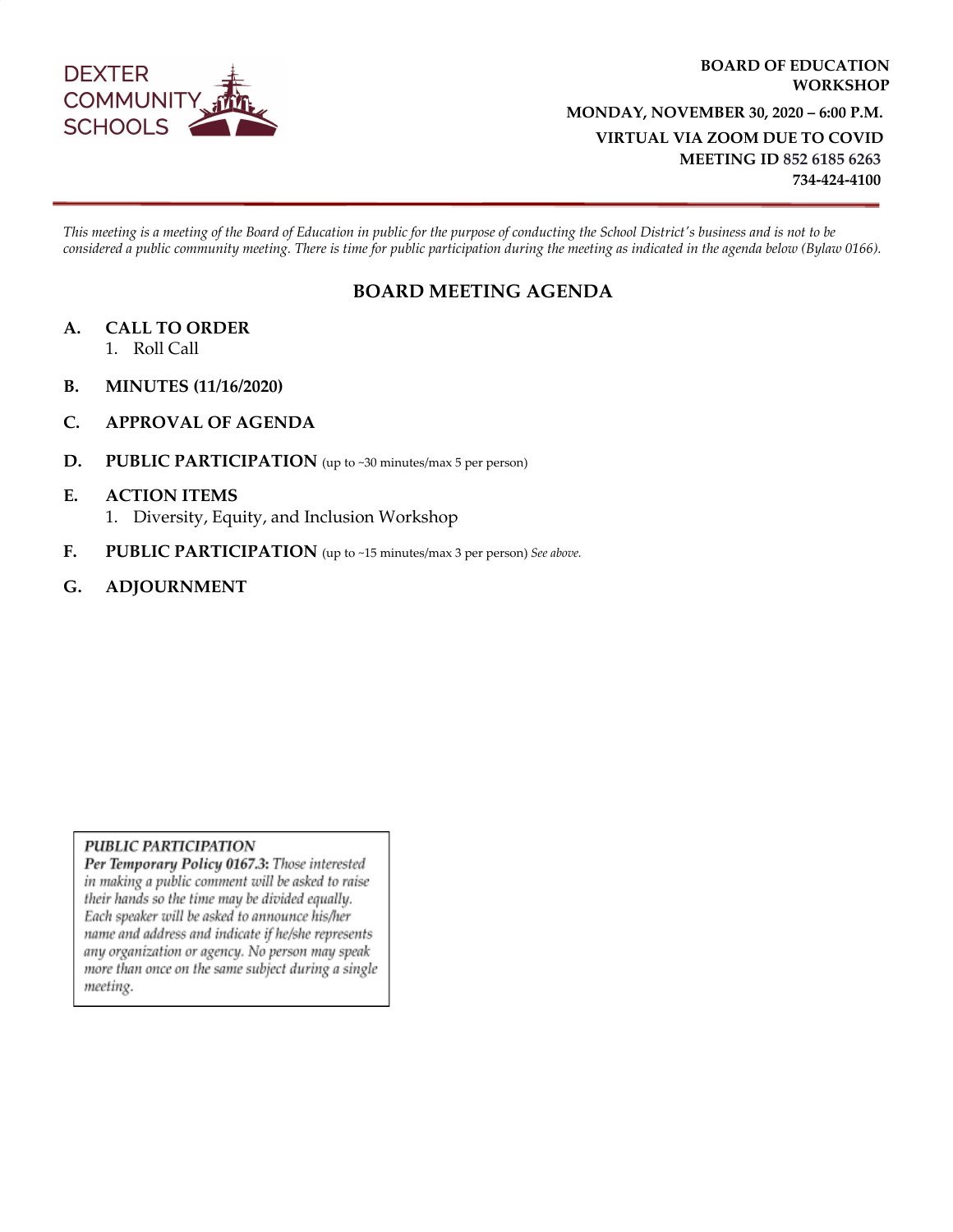#### **BOARD NOTES NOVEMBER 30, 2020 6:00pm – VIRTUAL WORKSHOP**

#### **A. CALL TO ORDER**

#### 1. Roll Call.

This meeting is being conducted virtually due to health department restrictions on in-person gatherings. During the roll call, each board member should indicate the city/township and state where you are physically located during this meeting.

#### **B. MEETING MINUTES**

\* An appropriate motion might be, "I, \_\_\_\_\_\_\_\_\_\_\_\_\_, move that the Board of Education approve the meeting minutes from 11/16/2020 as presented/amended."

#### **C. APPROVAL OF AGENDA**

- 1. Approval of Agenda. Board policy provides that the Superintendent of Schools shall prepare an agenda for all Board meetings as directed by the President of the Board of Education.
- \* An appropriate motion might be, "I, \_\_\_\_\_\_\_\_\_\_\_\_, move that the Board of Education approve the agenda as presented/amended."

#### **D. PUBLIC PARTICIPATION (up to ~ 30 minutes/max 5 per person)**

Each speaker is allotted a maximum of 5 minutes for a total of approximately 30 minutes unless otherwise notified. At this point in the meeting, those interested in making a public comment will be asked to raise their hands in the Zoom "Participants" window so the time may be divided equally. Each speaker will be asked to announce his/her name and address and indicate if he/she represents any organization or agency. No person may speak more than once on the same subject during a single meeting.

#### **E. ACTION ITEMS**

1. Diversity, Equity, and Inclusion Workshop. On June 29<sup>th</sup>, 2020, the Board of Education resolved to adopt anti-racist principles [and practices and to be a culturally](https://www.dexterschools.org/district/board-of-education#fs-panel-9607) <u>[responsive](https://www.dexterschools.org/district/board-of-education#fs-panel-9607) school district</u>. On October 12<sup>th</sup>, 2020, the Board of Education had their first workshop on Diversity, Equity, and Inclusion with Dr. Dorinda Carter Andrews, MSU Chair of the Department of Teacher Education. Dr. Carter Andrews returns this evening to continue this work. Workshop materials will be shared as soon as they are ready and will be posted with the board packet after the workshop for interested community members.

#### **F. PUBLIC PARTICIPATION (up to ~ 15 minutes/max 3 per person)**

Each speaker is allotted a maximum of 3 minutes for a total of approximately 15 minutes unless otherwise notified. At this point in the meeting, those interested in making a public comment will be asked to raise their hands virtually so the time may be divided equally. Each speaker will be asked to announce his/her name and address and indicate if he/she represents any organization or agency. No person may speak more than once on the same subject during a single meeting.

#### **G. ADJOURNMENT**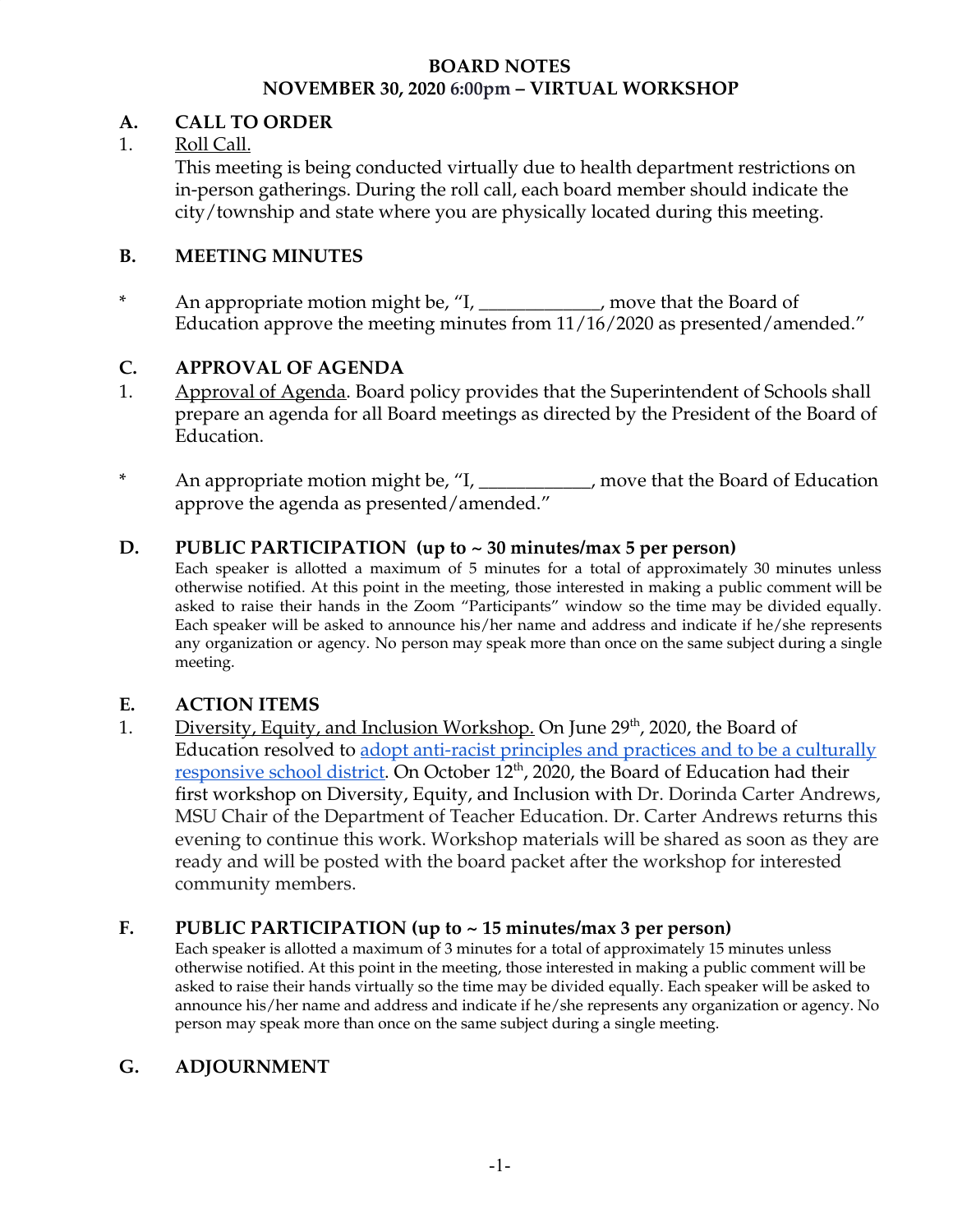#### **DEXTER COMMUNITY SCHOOLS BOARD OF EDUCATION MEETING MINUTES – NOVEMBER 16, 2020 7:00pm via Zoom due to COVID-19, Webinar ID 821 4488 0620**

#### **A. CALL TO ORDER - 7:00pm**

1. Roll Call

**Members Present:** Elise Bruderly (Dexter), Mara Greatorex (Dexter Township), Daryl Kipke (Dexter Township), Dick Lundy (Dexter), Barbara Read (Dexter), Julie Schumaker ( Webster Township)

**Members Absent:** Jason Gold

**Student Representative:** Aidan Naughton (Dexter), Annalisa Shehab (Webster Township)

**Administrative & Supervisory Staff:** Sharon Raschke, Barb Santo, Mollie Sharrar, Christopher Timmis, Hope Vestergaard

**DEA Representative:** Jessica Baese

#### **DESPA Representative:** none

**Guests:** Jami Bronson, Sheetal Kothari, Joseph Hutchinson, Lauren Straub, Tammy Reich, Jodi Helmholtz, Laurie Farmer, Brian Arnold, Heidi Patel, Deneen Smith, Daniel Alabré, Sarah Hunt, Jen Arnold, Mike Wagner **Press:** Lonnie Huhman (Sun Times News), Aimee Osinski (Dexter Guardian)

#### **B. MEETING MINUTES**

Dick Lundy made a motion to approve the meeting minutes from 10/26/2020 as presented. Mara Greatorex seconded the motion. **Roll Call Vote. Motion Carried (unanimous).**

#### **C. APPROVAL OF AGENDA**

An additional item was added under Committee Updates. Dick Lundy made a motion to approve the agenda as amended. Elise Bruderly seconded the motion. **Roll Call Vote. Motion Carried (unanimous).**

#### **D. SCHOOL PRESENTATIONS**

1. 2019-2020 Audit Presentation. Kim Lindsay of Rehmann Robson presented the results of the 2019-2020 financial audit. The District received an unmodified, clean opinion, which is the highest rating a district can receive. Board members had the opportunity to ask Mr. Lindsay questions regarding the report, accounting practices, and the District's financial health. The audit report and the meeting slideshow have been posted on the website with the meeting packet.

#### **E. ADMINISTRATION & BOARD UPDATES**

- 1. Superintendent Update. Dr. Timmis updated the Board on several items:
	- He congratulated Anna Shehab on the field hockey team's second Division 1 state championship in a row;
	- He shared and discussed the NWEA results;
	- He reviewed the COVID-19 case dashboard and status of COVID-19 cases and exposures in the district and the county;
	- He discussed student attendance data.
- 2. Board President Update. None.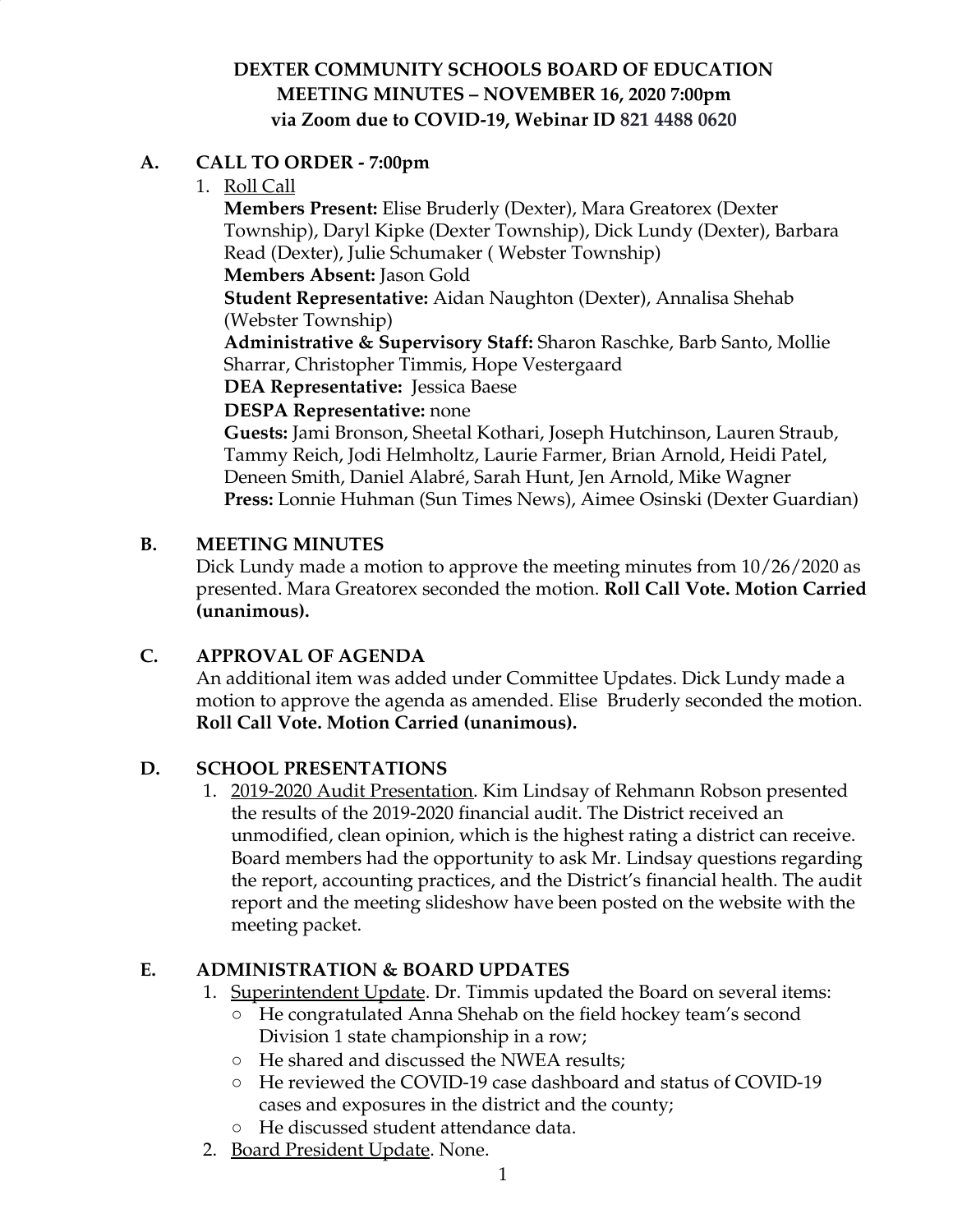#### **DEXTER COMMUNITY SCHOOLS BOARD OF EDUCATION MEETING MINUTES – NOVEMBER 16, 2020 7:00pm via Zoom due to COVID-19, Webinar ID 821 4488 0620**

3. Student Representatives Update. Anna Shehab summarized fall athletics results.

#### **F. PUBLIC PARTICIPATION – none**

#### **G. CONSENT ITEMS**

1. Budget Reports. Elise Bruderly made a motion that the Board of Education receive the September 2020 and October 2020 budget reports. Mara Greatorex seconded the motion. **Roll Call Vote. Motion Carried (unanimous).**

#### **H. ACTION ITEMS**

- 1. Accept Audit Report. After discussion, Dick Lundy made a motion that the Board of Education receive the 2019-20 audit report. Daryl Kipke seconded the motion. **Roll Call Vote. Motion Carried (unanimous).**
- 2. Reconfirm Instructional Delivery Model. After discussion, Daryl Kipke made a motion that the Board of Education reconfirm the Extended COVID-19 Learning Plan Instructional Delivery Report as presented. Dick Lundy seconded the motion. **Roll Call Vote. Motion Carried (unanimous).**
- 3. NEOLA Resolution To Grant Emergency Powers to Superintendent. Dick Lundy made a motion that the Board of Education pass the attached emergency powers resolution as presented. Mara Greatorex seconded the motion. **Roll Call Vote. Motion Carried (unanimous).**
- 4. Policies First Reading. Dick Lundy made a motion that the Board of Education approve the attached policies 2266, 4362.01, 5517.02, 5610, 5611, and 7440 for first reading as presented. Daryl Kipke seconded the motion. **Roll Call Vote. Motion Carried (unanimous).**
- 5. MASB Training. Mara Greatorex made a motion that the Board of Education approve registration fees for any board members who will be serving in January 2021 to attend up to six MASB virtual trainings between now and January 31, 2021, as well as for student representatives to take CBA 101. Dick Lundy seconded the motion. **Roll Call Vote. Motion Carried (unanimous).**

#### **DISCUSSION ITEMS – none**

#### **J. PUBLIC PARTICIPATION – none**

#### **K. COMMITTEE UPDATES**

- 1. Policy Committee. This was covered earlier in the meeting.
- 2. WASB Update. Elise Bruderly shared notes from the most recent WASB Directors meeting. Julie Schumaker shared notes from the WASB legislative breakfast, which Dr. Timmis, Mara Greatorex, Elise Bruderly, and board member-elect Brian Arnold also attended. The next legislative breakfast will be January 25, 2021.